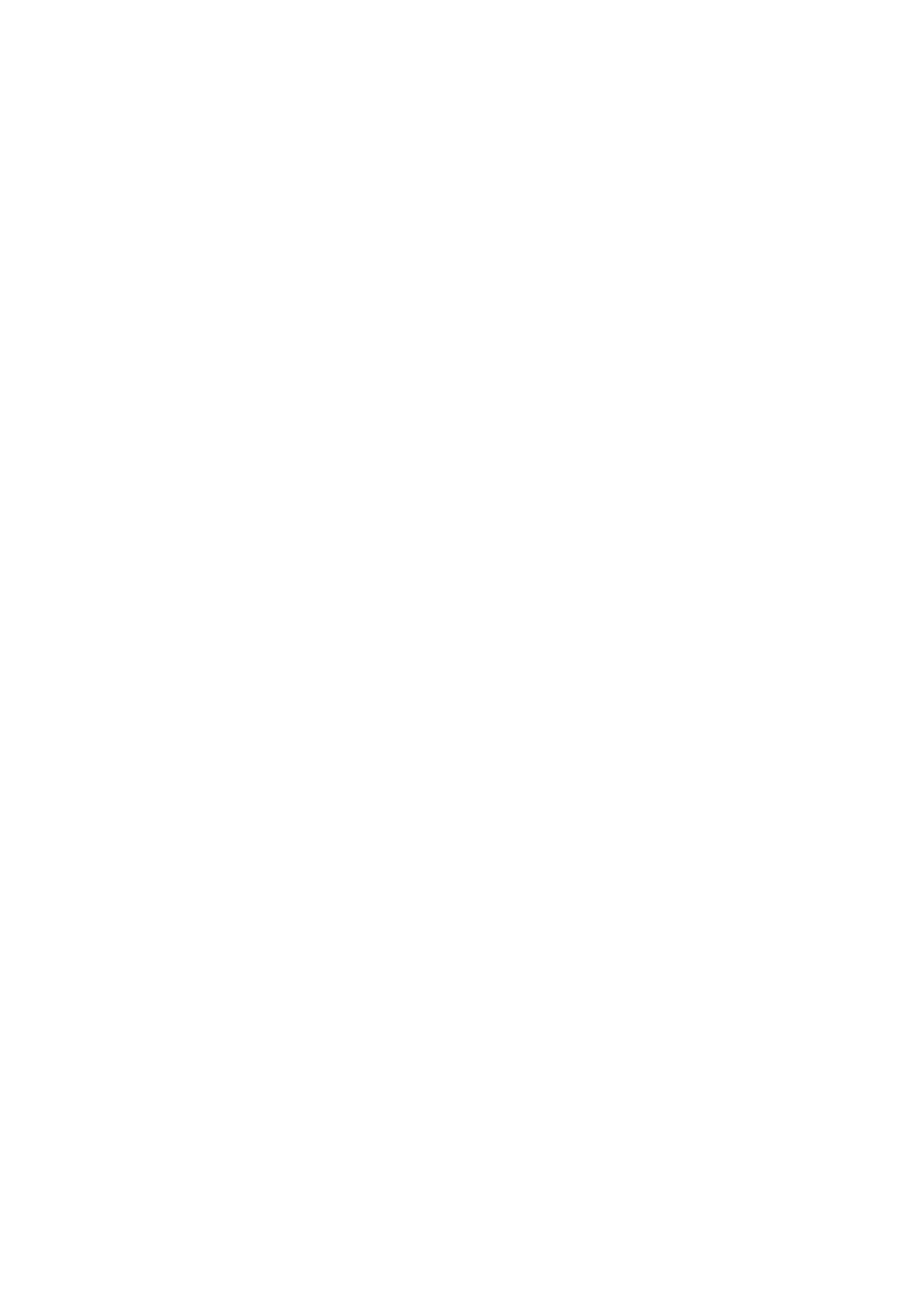# <span id="page-2-0"></span>**Content**

| A Message From The Chief Executive Officer                                    | 04 |
|-------------------------------------------------------------------------------|----|
| 1. Introduction                                                               | 05 |
| 2. Our Purpose                                                                | 06 |
| <b>3. Our Core Values</b>                                                     | 07 |
|                                                                               |    |
| 4. We Care For Our People                                                     | 08 |
| 5. We Are Committed To Health, Safety and Environment                         | 10 |
| 6. We Are Committed To Doing Business Ethically                               | 10 |
| 7. We Do Not Give or Accept Inappropriate Gifts                               | 12 |
| 8. We Avoid Conflict Of Interest                                              | 13 |
| 9. We Protect Our Assets and Property                                         | 14 |
|                                                                               |    |
| 10. We Protect Trade Secrets and Confidential Information                     | 14 |
| 11. We Maintain Accurate Books and Records                                    | 16 |
| 12. We Adhere To Press and Media Policies, and Representation On Social Media | 16 |
| 13. We Comply With All Applicable Laws and Regulations                        | 16 |
| <b>14. Dealing With Third Parties</b>                                         | 19 |
| 15. We Do Not Tolerate Any Violation Of The Code                              | 19 |
| <b>16. Further Information</b>                                                | 20 |
|                                                                               |    |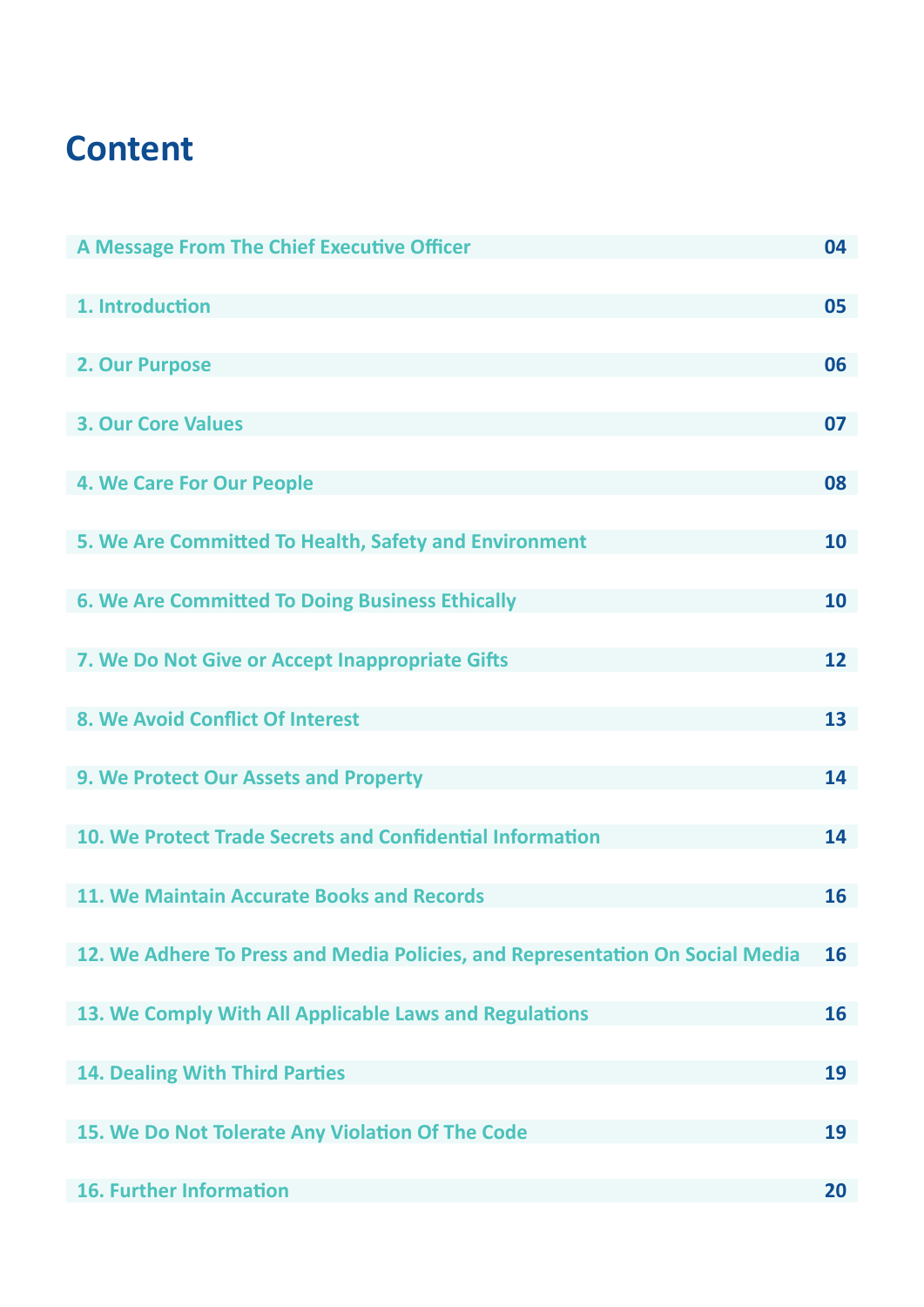# **A Message From The Chief Executive Officer**

<span id="page-3-0"></span>

At North Oil Company, we are committed to conducting our business with honesty and integrity. We have established our company based on high ethical and legal standards, as well as respect for each other and those with whom we do business. Our ambition is clear: to build a leading offshore operator.

We have ahead of us the opportunity to further develop Al-Shaheen, as a strategically important asset for the State of Qatar. While it is important for us to achieve our ambition, it is more important that we achieve it in an ethical way.

This Code of Ethics sets out the basic rules, standards and behaviours, which we will abide by, while conducting North Oil Company-related business. It is also the foundation for many of our policies and procedures.

I expect that all of us display responsible and ethical behaviour at all times, follow the meaning and intent of this Code consistently, and act with integrity in all of our business relationships. We are all collectively and individually responsible to ensure that our business processes and practices are in full compliance with this Code. I expect you to speak up if you witness or suspect unethical behaviour incompatible with this Code.

By working together and abiding by this Code, I trust we will be able to build sustainable growth and create value for all our stakeholders

**Frederic Paux** Chief Executive Officer North Oil Company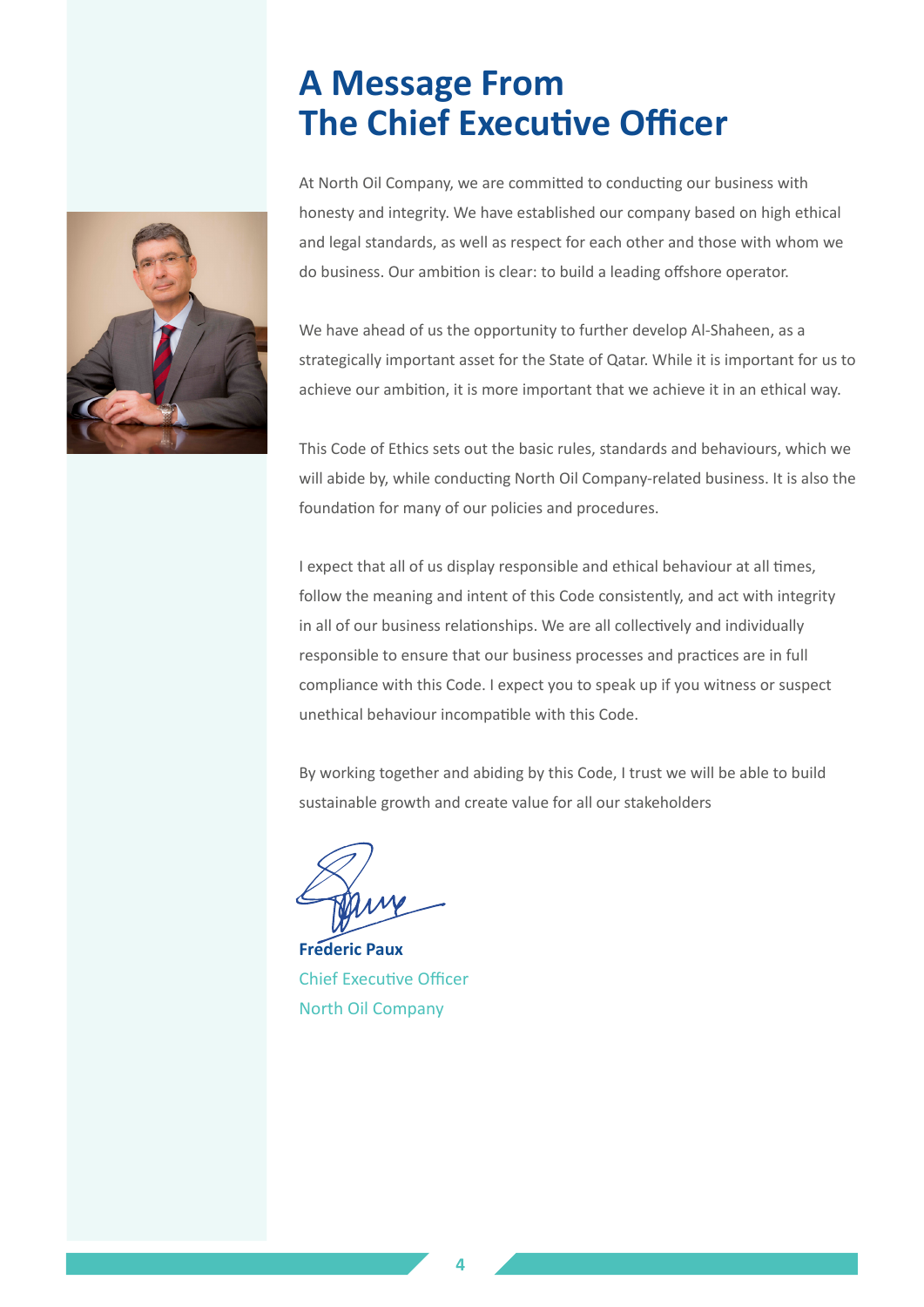# <span id="page-4-0"></span>**1. Introduction**

#### **Purpose of the Code**

The Code of Ethics describes North Oil Company's commitment to doing business ethically. It provides requirements and guidance that help employees and others carry out their duties professionally and with the highest level of integrity, consistent with our values and Business Principles.

The Code of Ethics references relevant Policies and Procedures that provide further details on specific topics. However, no single document can cover every situation. North Oil Company relies on all persons in the organization to apply good judgement and to speak up when there are questions or concerns.

#### **Respecting the Code**

Every employee must understand and respect the Code of Ethics. Violations of the provisions of the Code of Ethics may have severe consequences for the individual concerned as well as for North Oil Company. This Code applies to all directors, officers and employees of North Oil Company and third parties acting on its behalf (such as agents, representative and intermediaries). Similarly, we expect all our contractors, suppliers and business partners to apply standards consistent with our Code of Ethics.

Supervisors and managers must take all reasonable steps to ensure that the people for whom they are responsible are aware of, and uphold, the behaviours outlined in this Code of Ethics. These steps should include:

- *Leading by example by demonstrating behaviour consistent with the Code of Ethics.*
- *Undertaking activities with the purpose of fostering a culture in which employees understand and engage with their responsibilities and feel comfortable raising concerns without fear of recrimination or victimisation.*
- *Taking steps to ensure that the Code of Ethics and other polices are easily accessible, understood and applied by those employees for whom they are responsible.*
- *Establishing internal processes to address risk areas in relation to business conduct and ensuring that actual or suspected breaches of the Code of Ethics are appropriately investigated and managed.*
- *Responding the legitimate concerns and questions of employees and seeking assistance, if required.*

#### **What We Expect From Our Employees**

- Read, understand and work in accordance with the requirements of the Code of Ethics;
- Seek advice in order to clarify meaning or interpretation of the Code as and when required;
- Report any witnessed or suspected violation of the Code of Ethics or any applicable law or regulation;
- Cooperate fully with investigations as and when requested; and
- Ensure where applicable that any third party under your direct management or supervision is aware of their requirement to adhere to business principles which are consistent with North Oil Company's Code of Ethics.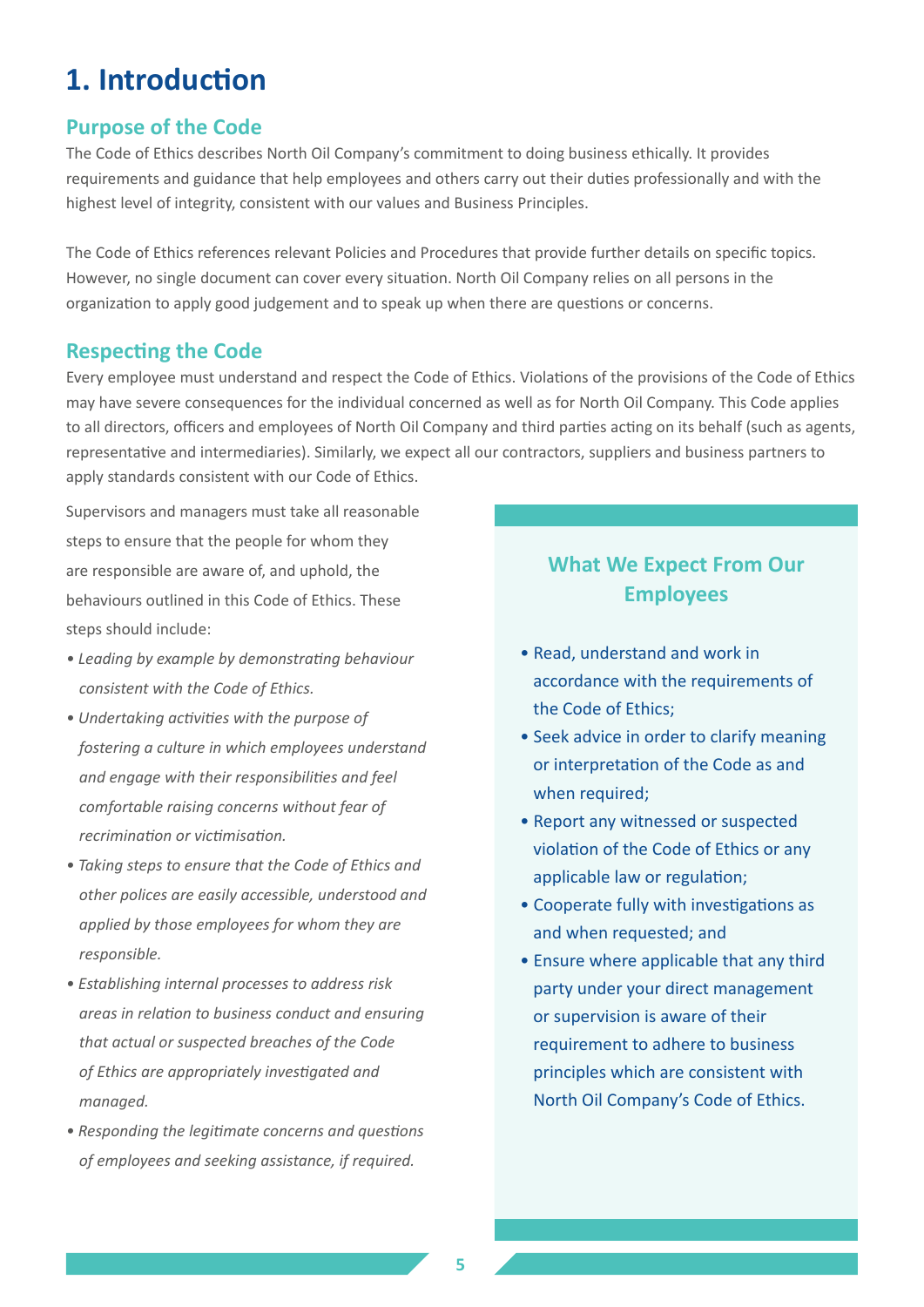#### <span id="page-5-0"></span>**Reporting and Zero Tolerance**

Employees have a responsibility to report any witnessed or suspected incidents of misconduct, unethical or other behaviour incompatible with the provisions and spirit of the Code. North Oil Company provides for employees to anonymously report suspected or witnessed misconduct without fear of reprimand or disciplinary action.

North Oil Company does not tolerate action taken, or threats of action, against employees for asking questions, voicing concerns, or making complaints or suggestions in relation to the Code of Ethics, unless the employee acts with flagrant disregard for the truth.

### **2. Our Purpose**

The State of Qatar is moving with great strides on the road of development and prosperity. It is managing and utilizing its hydrocarbon resources to build a modern infrastructure and a sustainable knowledge-based economy.

North Oil Company, as a subsidiary of Qatar Energy, is at the forefront in helping to achieve Qatar's vision for sustainable social, economic, human, and environmental development.

North Oil Company is resolved to achieve its strategic objectives to become a leading offshore operator, and to ensure the reinforcement of Qatar's continued economic growth and expansion through optimized and safe operations, and assets integrity.

The wide spectrum of our oil and gas activities, has but one aim: the future of Qatar and its people. Our purpose is well aligned with the objectives of Qatar's National Vision 2030, particularly the wise management of exhaustible resources in order to sustain prosperity and *"ensure that future generations inherit ample means to meet their aspirations."* 

#### **MAKING THE RIGHT CHOICES**

#### **Step 1 – Define the Issue**

What is concerning about the situation? Who else is involved and what is their perspective? What effect does your behaviour have on the issue?

#### **Step 2 – Identify North Oil Company's underlying policies, principles and values**

How do North Oil Company's policies require you to behave? If there is no relevant policy how does the Code require you to behave? If the Code does not deal with the issue, how do our values and principles require you to behave?

#### **Step 3 – Consider your options**

What are the alternative options in this situation?

For each of those options, do they conflict with any aspect of North Oil Company's policies, principles or values? How might they affect North Oil Company and its stakeholders, and what are the potential consequences?

When you have reviewed your options, consider obtaining a second opinion from an independent, trusted person.

**Step 4 – Make the right choice**

You need to be able to justify your actions and, in turn, be able to show that they are consistent with North Oil Company's policies, principles and values.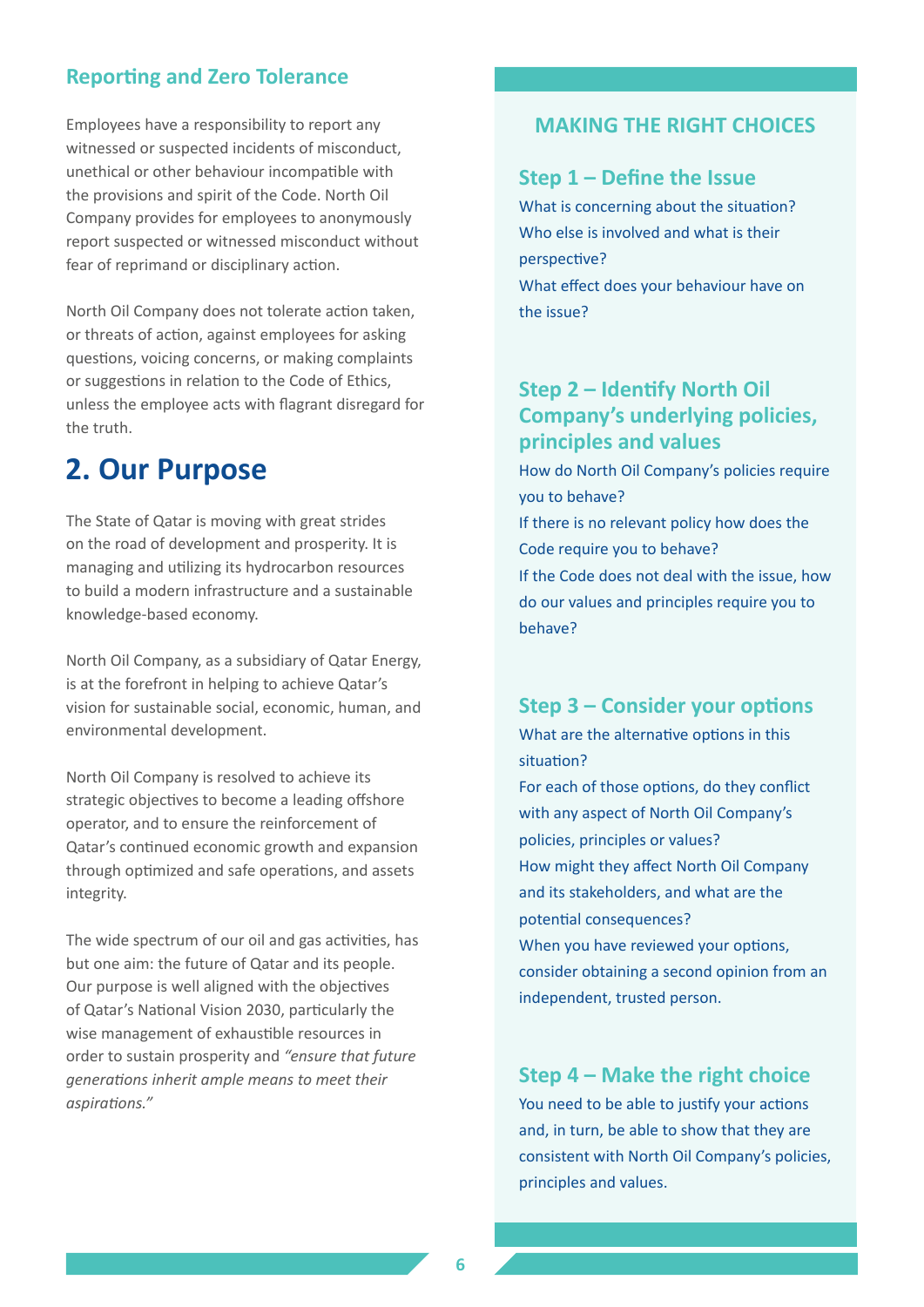### <span id="page-6-0"></span>**3. Our Core Values**

Our Core Values are the foundation for creating sustainable value to the State of Qatar, our employees and our stakeholders and underpin everything we do in North Oil Company. The Code of Ethics is built upon these Values.

**Safety** is paramount and part of our living culture It means that each of us should return home safely; that we provide a safe environment for everyone; and that we all understand and follow the highest standards of safety rules and procedures.

We strive for **Excellence** in everything we do It means that we are committed to creating a highperformance culture; that we operate assets in an environmentally sustainable and profitable manner; and that we promote innovative technologies.

We **Respect** our people and care about their future

It means that we create opportunities for our collaborators to progress; that we value the diverse talents of our personnel; and that we develop responsible leaders who create a respectful environment for everyone.

#### We **Trust** one another

It means that we foster a culture of trust and transparency; that we believe in honesty, loyalty and the reliability of our colleagues; and that each of us is accountable for bearing our values with the highest standards of integrity.

We hold a deep **Commitment** to our shareholders

It means that we are devoted to creating value; that we invest our effort and actions to create a sustainable and long-lasting environment; and that we foster the spirit of transferring our knowledge.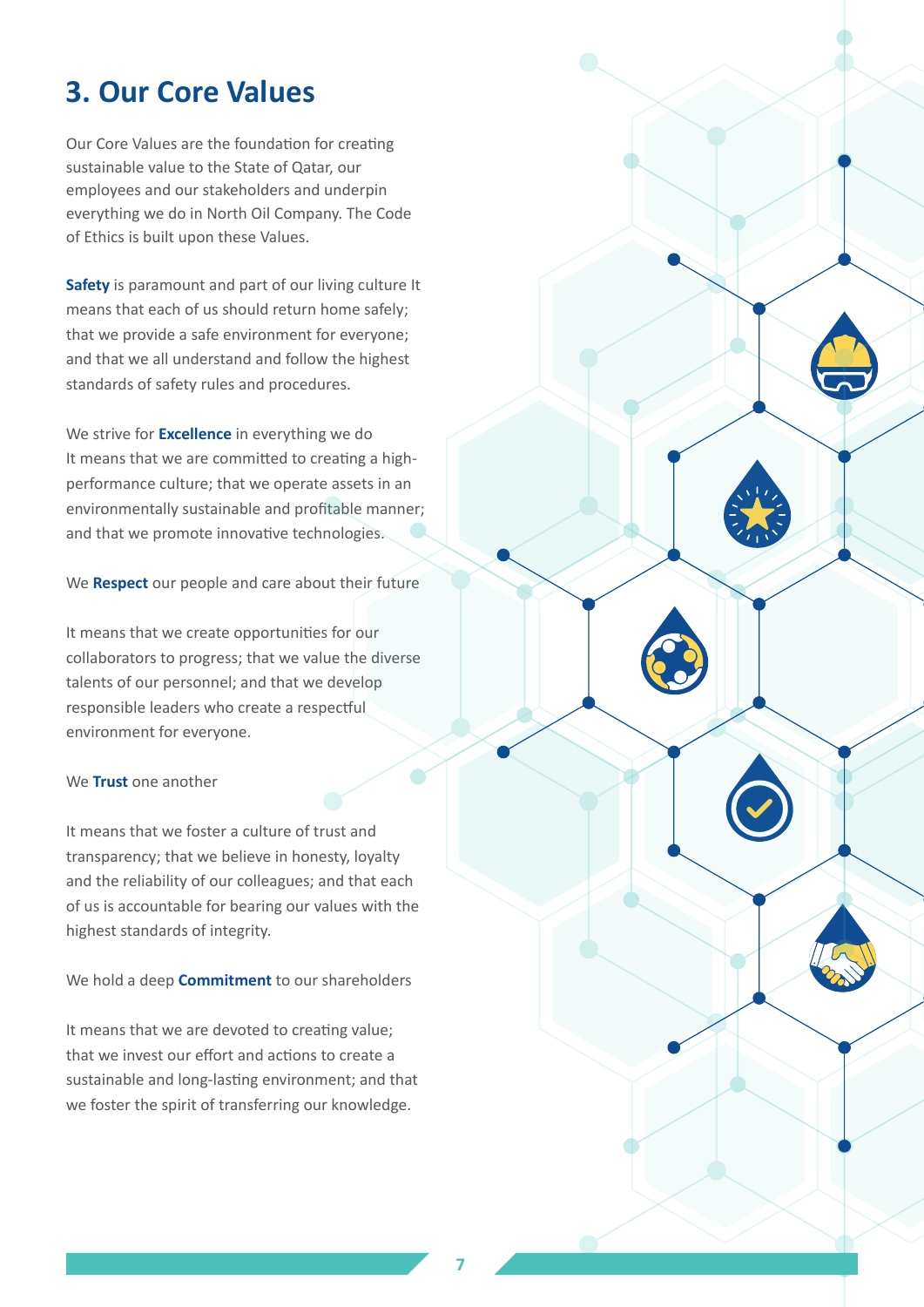#### <span id="page-7-0"></span>**Excellence & Teamwork**

North Oil Company strives for excellence in all areas of endeavour, working with professionalism and due care to maintain high standards of work. The best results are achieved when we work as a team, drawing upon our diversity and when the interest of the company is considered before individual achievement.

North Oil Company's Core Values embody the key ethical commitments required from employees. Although the Code of Ethics sets out certain indicative behaviours, it is of paramount importance that all employees understand and act in accordance with North Oil Company's Core Values and the spirit of the Code of Ethics, rather than the letter. Therefore, business conduct which is contrary to our Core Values or the spirit of Code of Ethics, even if not expressly prohibited or referred to in the Code of Ethics, will be treated as seriously as any other breach and may result in the relevant employee facing disciplinary proceedings.

### **4. We Care For Our People**

People are North Oil Company's most important asset. Our success depends on the best use of the talents of our people and their commitment to North Oil Company.

#### **Staff Development**

At North Oil Company we promote the development and the talents of our employees with an emphasis on Qatari nationals. We reward and promote employees based on performance and competence.

#### **Inclusiveness**

We value the unique contribution that each person brings. Employees accomplish more when people from diverse backgrounds and with different talents and ideas work together in an environment that is inclusive of everyone.

#### **WHAT WE EXPECT FROM OUR EMPLOYEES**

- Follow and implement the requirements of laws, regulations, decisions and instructions regarding his/her work without delaying, hindering or impeding their provisions.
- Perform the work assigned, accurately and honestly, devote all office hours for the performance of his/her job duties, complete the job in a timely manner in accordance with the scheduled performance rates, and accept work assignment, even if beyond normal duties.
- Implement assignments and instructions issued to him/her, in an accurate and honest manner and within the limits of the applicable rules, laws, and regulations.
- Cooperate with his/her supervisors and colleagues in the performance of duties and works assigned to them to ensure smooth workflow and implementation of the public service, and deal with them according to the requirements of decency, respect and mutual understanding.
- Observe timekeeping and avoid absence, in accordance with the related rules, regulations and instructions in force.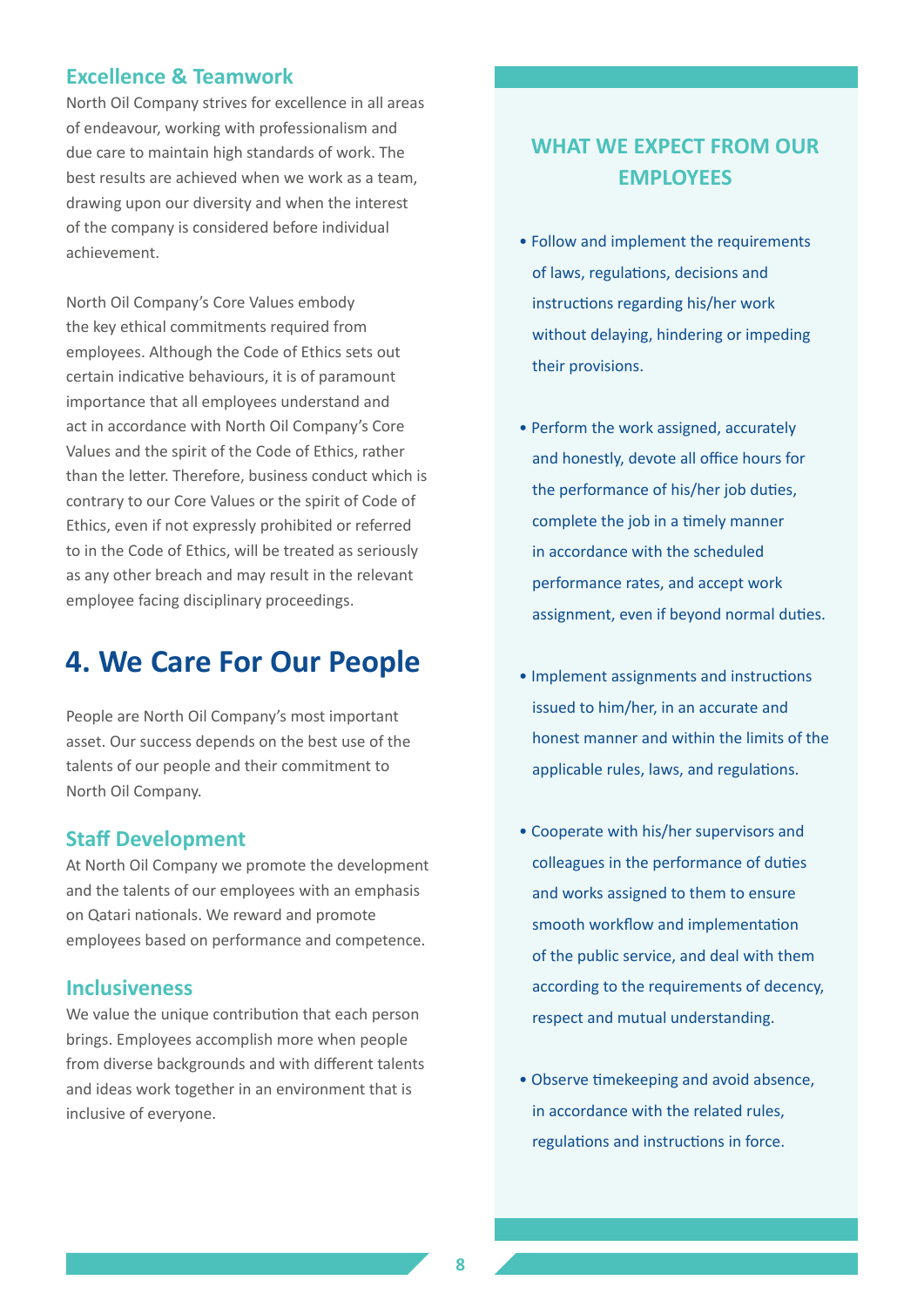#### **Fairness**

We respect the rights and dignity of all employees and believe that everyone is entitled to fair treatment, courtesy and respect. All decisions related to hiring, promotion, and other HR policies should be based on merit.

#### **Harassment free work environment**

Any form of harassment by or toward employees, contractors, suppliers, customers and communities is unacceptable. North Oil Company will take all possible measures to prevent and address harassment in the workplace.

Examples of harassment include:

- *Creating an intimidating, hostile, or offensive work environment;*
- *Unwelcome verbal or physical advances and sexually, racially, or otherwise derogatory or discriminatory materials, statements or remarks; and*
- *Unreasonably interfering with an employee's work performance or affecting an employee's employment opportunity.*

#### **Privacy of Information**

North Oil Company respects the privacy of our employees and we will only take an official interest in what employees do outside of work if it affects North Oil Company's reputation or legitimate business interest. North Oil Company will only use personal information when needed to operate effectively or comply with the law.

North Oil Company protects the company's information systems, and in turn the personal information of employees and their dependents by implementing firewalls and information security systems to prevent incursion of viruses and unauthorized access.

#### **Drug and Alcohol Abuse**

Alcohol, drug, or any other substance misuse and/or abuse by employees impairs their ability to perform properly and may have serious adverse effects on the safety, efficiency and productivity of other employees and North Oil Company as a whole.

Being unfit for work because of the use of illicit drugs or alcohol is not tolerated as further detailed in North Oil Company's dedicated policy.

#### **Human Rights**

North Oil Company complies with and respects international standards on human rights, and does not engage in any conduct that hinders or infringes human rights.

We will not engage in and will not tolerate or work with third parties that engage in employment of children and minors, forced, bonded or compulsory labour, whose employees are not working under an established employment contract (provided with a living wage, ensure compliance with maximum number of working hours, and given adequate rest time and leave to visit their home country on a regular basis), or whose employees are not free to leave their employment after reasonable notice or are required to lodge deposits of money or identity papers with their employer.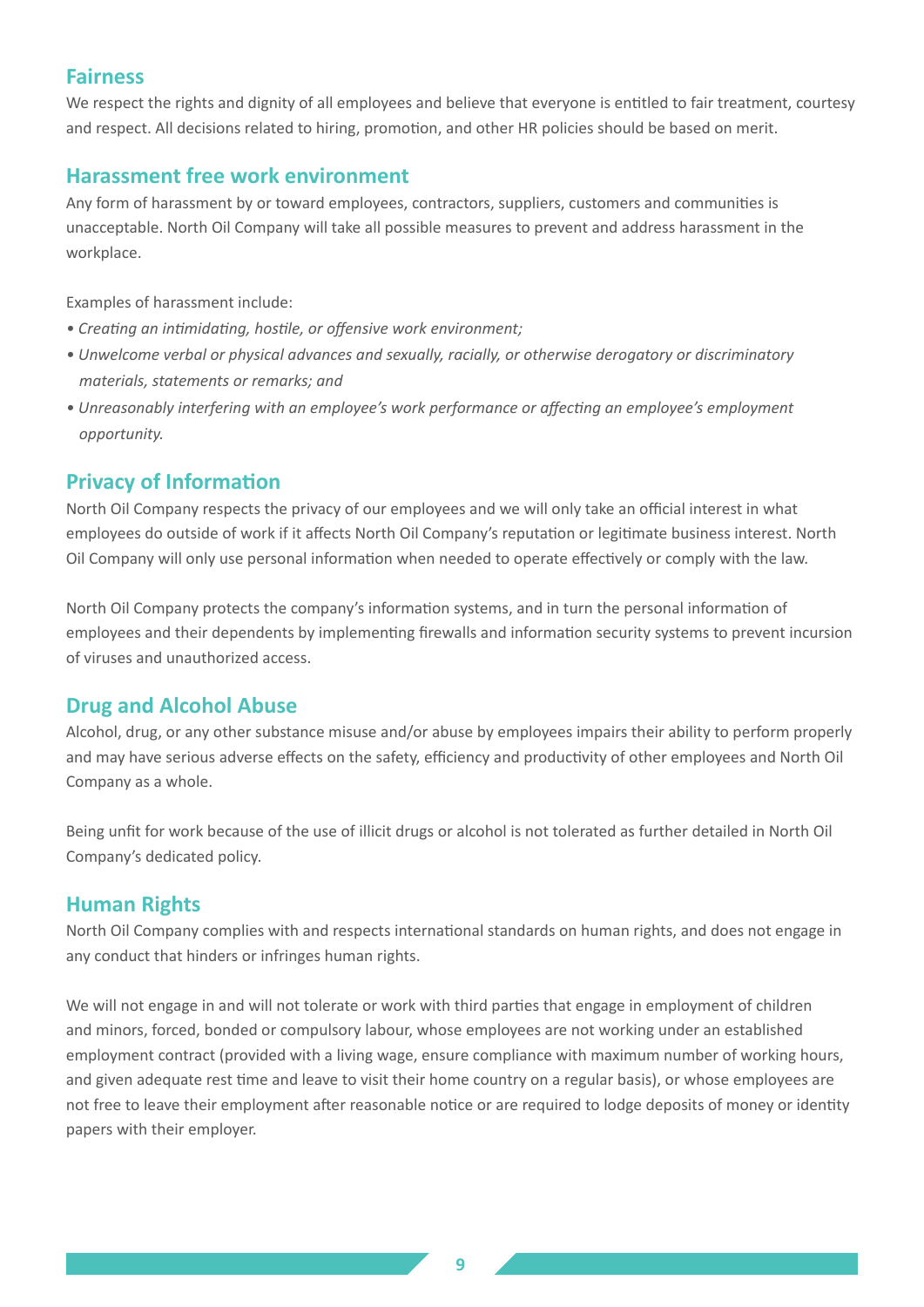# <span id="page-9-0"></span>**5. We are Committed To Health, Safety and Environment**

North Oil Company strives towards an incident free, secure, safe and healthy workplace and protection of the environment in which we live.

We seek ways to reduce our environmental footprint through the reduction of greenhouse gas emissions and other practices that may have an adverse environmental impact. We work to make every effort to ensure our practices align with international conventions and standards.

We encourage our people to show concern and respect for the environment and emphasize their responsibilities in helping us achieve these commitments. This includes the efficient and prudent use of resources in our operating locations.

More details on HSE can be found in the dedicated policy.

# **6. We Are Committed To Doing Business Ethically**

We do not obtain a business advantage through bribery, corruption, undue influence, improper payments, preferential treatment or any other illegal means. North Oil Company has zero tolerance to any form of corruption, fraud or trading in influence. Employees must not obtain any improper personal advantage through their position.

All employees and those acting on behalf of North Oil Company, such as agents, representatives and intermediaries, are required to adhere to the principles and spirit of the Code. We expect our contractors, suppliers and business partners to be ethically minded, act in a socially responsible manner and apply standards consistent with the Code.

#### **Fraud**

Employees are prohibited from participating in activities that are characterized by deceit, concealment, or violation of trust and which are perpetrated to: obtain money, property or services; to avoid payment or loss of services; or to secure personal or business advantage.

#### **Anti-Bribery and Corruption**

Employees are prohibited from offering, promising, giving, authorizing, paying, or soliciting, receiving and accepting any payment, commission, kickback, gift, promise, favour or anything of value, whether directly or indirectly through a third party, which is: (i) to or from any person or entity (whether a government official, a private business person, a commercial organization, or an associate of any of them); or (ii) for the purpose of improperly securing a private or business benefit or advantage, improperly influencing decisions and judgements, or for the improper performance of a function or activity.

North Oil Company prohibits facilitation payments. Facilitation payments are typically payments involving sums to an individual within government, or other public authority, or within a private entity to obtain routine services, which are not legally prescribed payments, though not related to obtaining an undue advantage (e.g. customs inspections, visa processing, issue of licenses). This prohibition do not apply to the situations where health, life and liberty are at risk.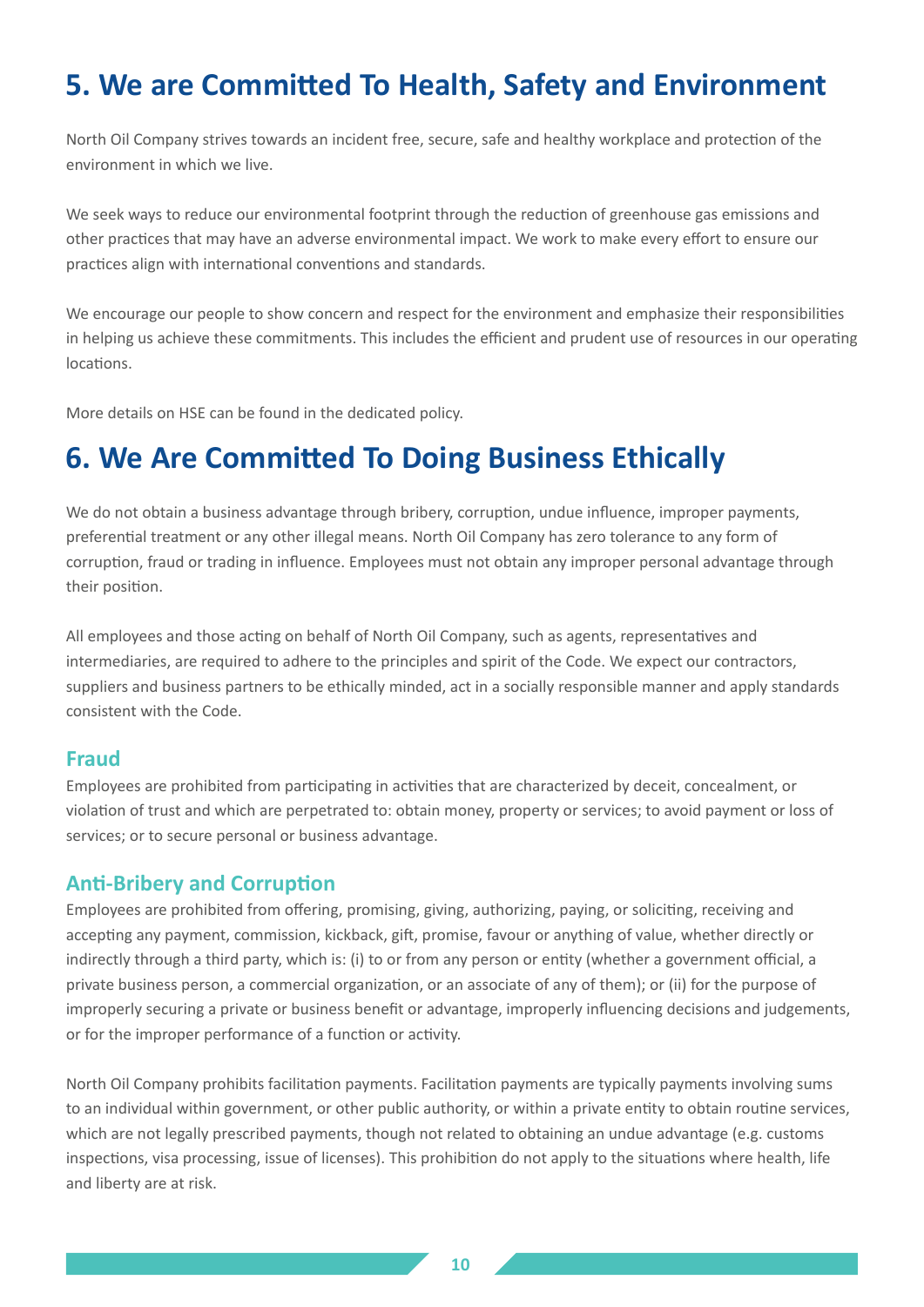Employees shall report any requests for improper payments listed in this section in accordance with the provisions of the Code, record all transactions accurately and identify and plan against circumstances where bribery or corruption may occur.

#### **Preferential Treatment**

We deal fairly and ethically with our customers, contractors, suppliers, competitors and business partners. Employees shall not provide any preferential treatment, disclose North Oil Company's information or provide other assistance to any third party in its dealings with North Oil Company, leading to such party potentially obtaining improper benefit and undue advantage to the detriment of others. WHAT IS INSIDER Employees are required to act impartially and INFORMATION? adhere to North Oil Company's policies and procedures in dealing with third parties.

#### **Insider Dealing**

Employees are prohibited from using or providing to others confidential and non-public insider information with the aim to buy or sell stocks or securities or enter into a commercial transaction based on such information. This includes information belonging to North Oil Company, its affiliates and third parties' information in North Oil Company's possession or information the employee has become privy to as a result of carrying out his/her duties. In addition to breach of Code, failure to comply with the prohibition can lead to the individual becoming criminally

liable under the applicable law.

#### **Anti-Money Laundering**

North Oil Company is committed to comply with applicable anti-money laundry regulations wherever we do business. North Oil Company will only perform financial transactions with verified recipients and financial institutions for legitimate and substantiated expenses and in accordance with properly executed contractual commitments.

#### **Collaborating with Communities**

We are committed to building and maintaining positive relationships with the communities we impact. This includes contributing to and enhancing the economic and social development of the State of Qatar. We do this through local development, including our Qatarization program, commercial business partnerships and various employment opportunities. Together we work to earn and maintain community trust and respect.

### **WHAT IS INSIDER INFORMATION?**

It is Information that is not generally available to public.

What are examples of Insider Information?

- Prices and pricing policies; production, output data, operational and business results;
- upcoming performance announcement or other corporate event;
- the unannounced imminent introduction of an important new product or service;
- strategies and business plans;
- a possible acquisition or sale of any material assets or entities;
- entry into or the likely entry into of termination or likely termination of material contracts or other business arrangements which are not publicly known; and
- Legal, disputes and claims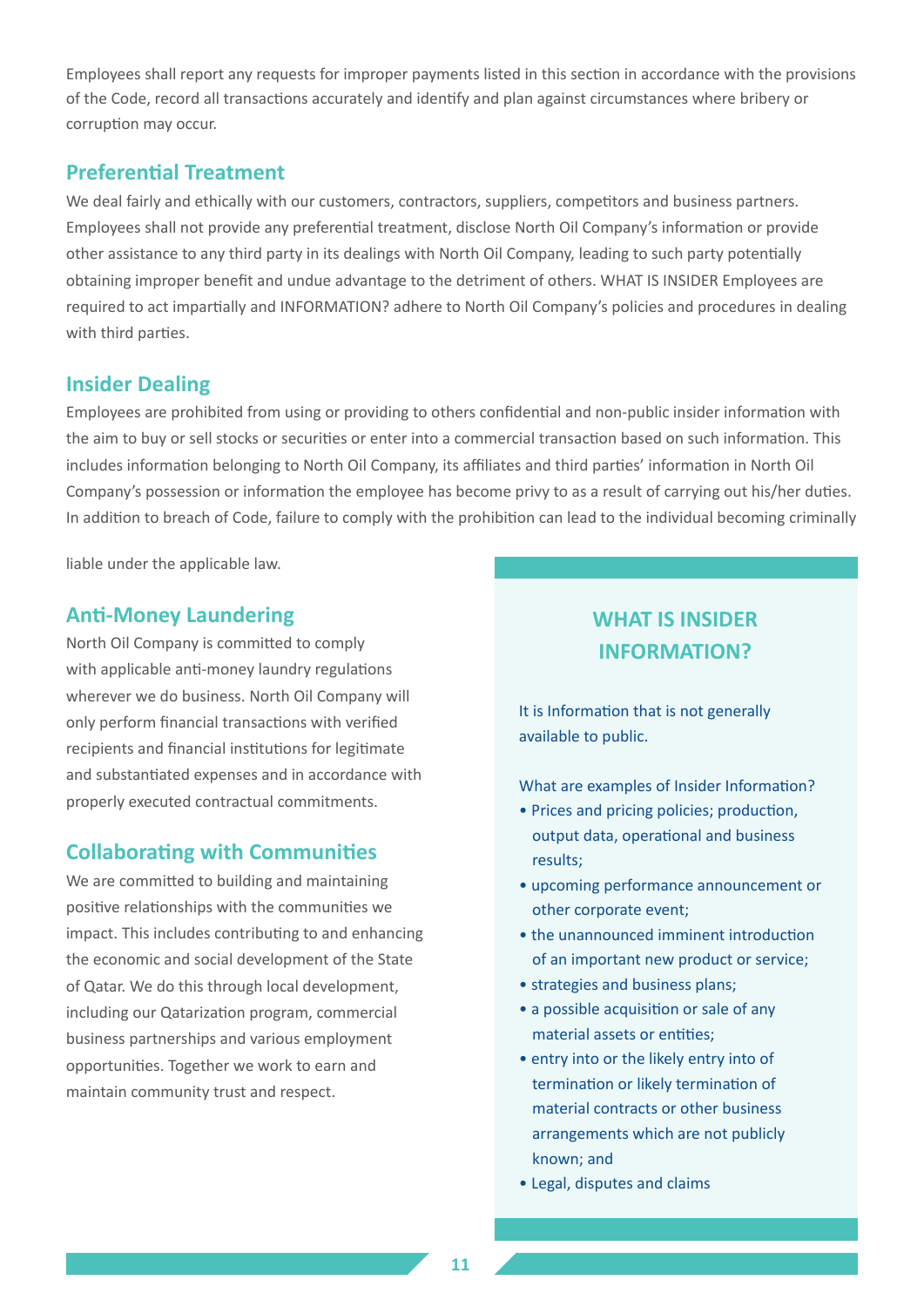# <span id="page-11-0"></span>**7. We Do Not Give Or Accept Inappropriate Gifts**

North Oil Company does business with organizations and people from many cultures. Building constructive business relationships may sometimes include giving or receiving incidental business gifts, hospitality and entertainment of nominal value.

Gifts, hospitality and entertainment comprise anything to which a monetary value can be assigned, such as, but not limited to: cash, vouchers, gift certificates, pre-paid credit or debit cards, air tickets, hotel rooms, jewellery, watches, electronic devices, meals, house or car repairs, jobs for relations, use of offices or apartments or similar gifts.

Employees must comply with the provisions and act in a spirit of the Code when accepting a gift, hospitality, entertainment or expense reimbursement from a third party and, if in doubt, shall seek advice from their immediate supervisor.

Employees, who might provide and receive occasional gifts, hospitality and entertainment in a corporate capacity to and from third parties, are • obliged to exercise good business judgment in each case, taking into account pertinent circumstances and acting in accordance with the provisions and in a spirit of the Code. This includes the character of the gift, hospitality or entertainment, its purpose, its appearance, the position of the person(s) receiving the gift, hospitality or entertainment, the business context, reciprocity, applicable laws and social norms.

Giving and receiving of gifts, hospitality, and entertainment with the objective to obtain improper advantage is prohibited.

Employees shall not give or receive gifts, hospitality, and entertainment in the amount exceeding 500 Qatari Riyals (or equivalent in a local currency) per person/per event, except where declared and expressly authorized in accordance with the relevant policies and procedures. Employees shall report the incident to their immediate supervisor or Manager.

Employees shall not make or receive any donations or sponsorships on behalf of North Oil Company without prior written authorization from the CEO.

All expenditures for gifts, hospitality and entertainment provided by North Oil Company must be accurately recorded in North Oil Company's books and financial records and reported in accordance with applicable policies and procedures.

#### **WHAT WE EXPECT FROM OUR EMPLOYEES**

When deciding on the appropriateness of giving or receiving a business gift, employees should consider:

- how it compares in value to the usual gift-giving practices in the applicable industry and country;
- whether any legal or regulatory restrictions exist;
- the total value of business gifts to or from that person or entity in the current year;
- the impact of the business gift on building positive business relations with the recipient or provider of the business gift; and
- whether an objective party would consider the business gift to be reasonable.

**[12](#page-2-0)**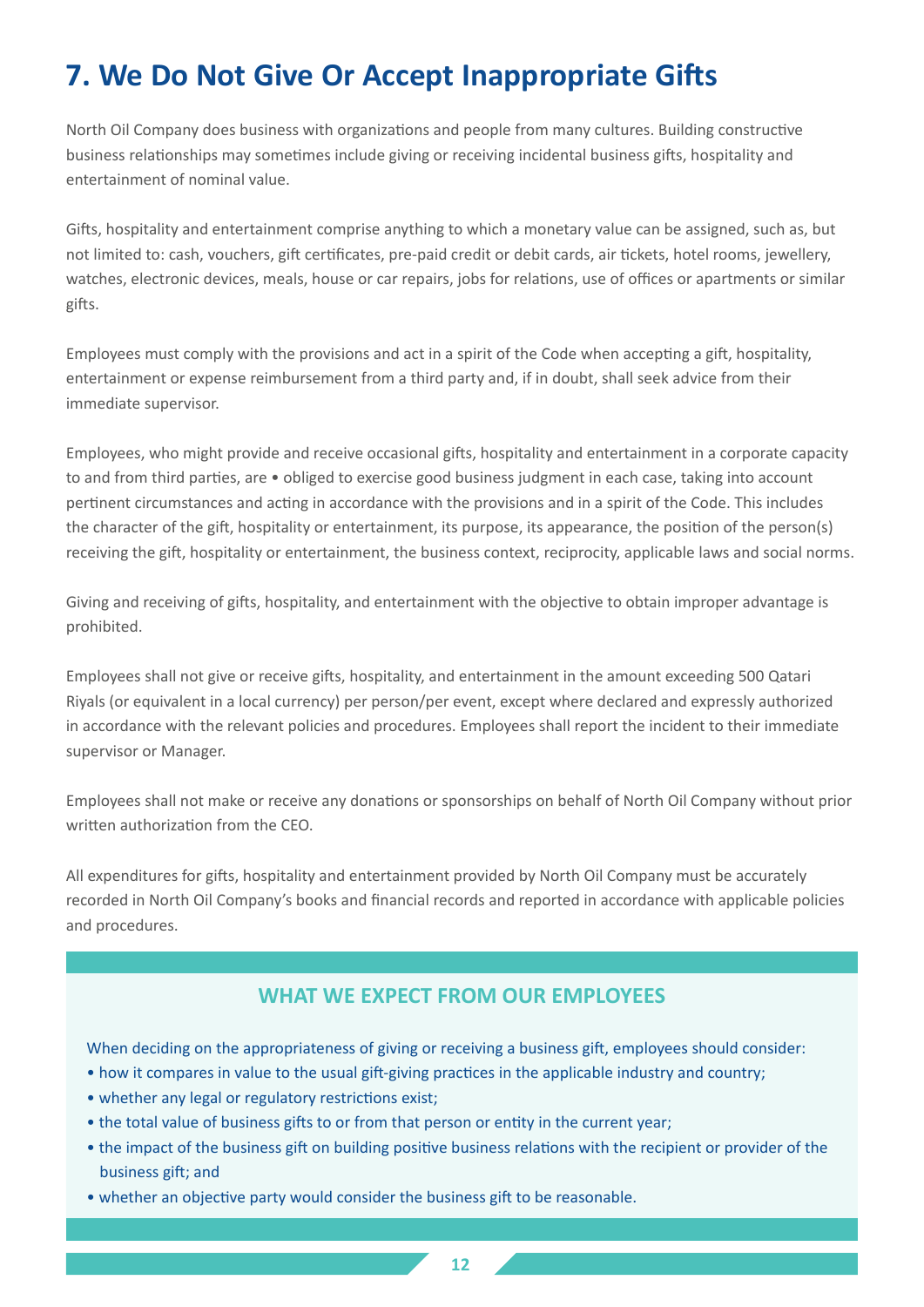#### <span id="page-12-0"></span>**Expense Reimbursement by Third Parties**

Employees (or their immediate family members) may not accept expense reimbursements in the form of cash payments, donations, or any other offers from third parties to pay for business or non-business-related hospitality and travel related expenses such as, hotels, resorts, spas, air and/or train fare, transfers, or car hire.

Legitimate business-related expenses will be paid by North Oil Company. Employees accepting reimbursement from third parties for business related travel expenses and for non-business-related travel expenses will be subject to disciplinary action, as per North Oil Company's disciplinary procedures.

### **8. We Avoid Conflict Of Interest**

Employees and the management must act in the best interests of North oil Company.

North oil Company respects the right of employees to privacy in their personal affairs and activities. However, it is possible that personal, or immediate family activities may result in a potential conflict of interest with their duty of loyalty to North oil Company. This may include any interest that can affect an employee's impartiality with respect to matters relevant to his/her duties in North oil Company or that may interfere with his or her objective and effective performance of his/her work for North oil Company.

Employees are obliged to promptly disclose the facts or circumstances regarding a potential conflict of interest to their immediate supervisors for resolution in accordance with the Conflict of Interests Policy. In addition, and as a minimum, North oil Company requires an annual Conflict of Interest Declaration from all employees.

Failure to complete annual Conflict of Interest Declaration or disclose actual or potential conflicts of interest may result into disciplinary action.

#### **EMPLOYEES ARE PROHIBITED TO:**

- Participate in activities of ventures and facilities, which practice activities similar or relating to those of North Oil Company.
- Performance of work for others with or without payment, in person or by intermediary, even if beyond official working hours, without the prior written consent of the Management, except where such work is of educational, social or charitable nature.
- Exercise any work or enter into relationships or transactions that would lead to a conflict between the interests of North Oil Company and direct or indirect benefits for the employee.
- Engage in any business or trade that conflicts with his/her job duties or with the interests of North Oil Company or that would establish a direct or indirect interest for the employee, in any contracts, businesses or tenders relating to North Oil Company or it is a party therein.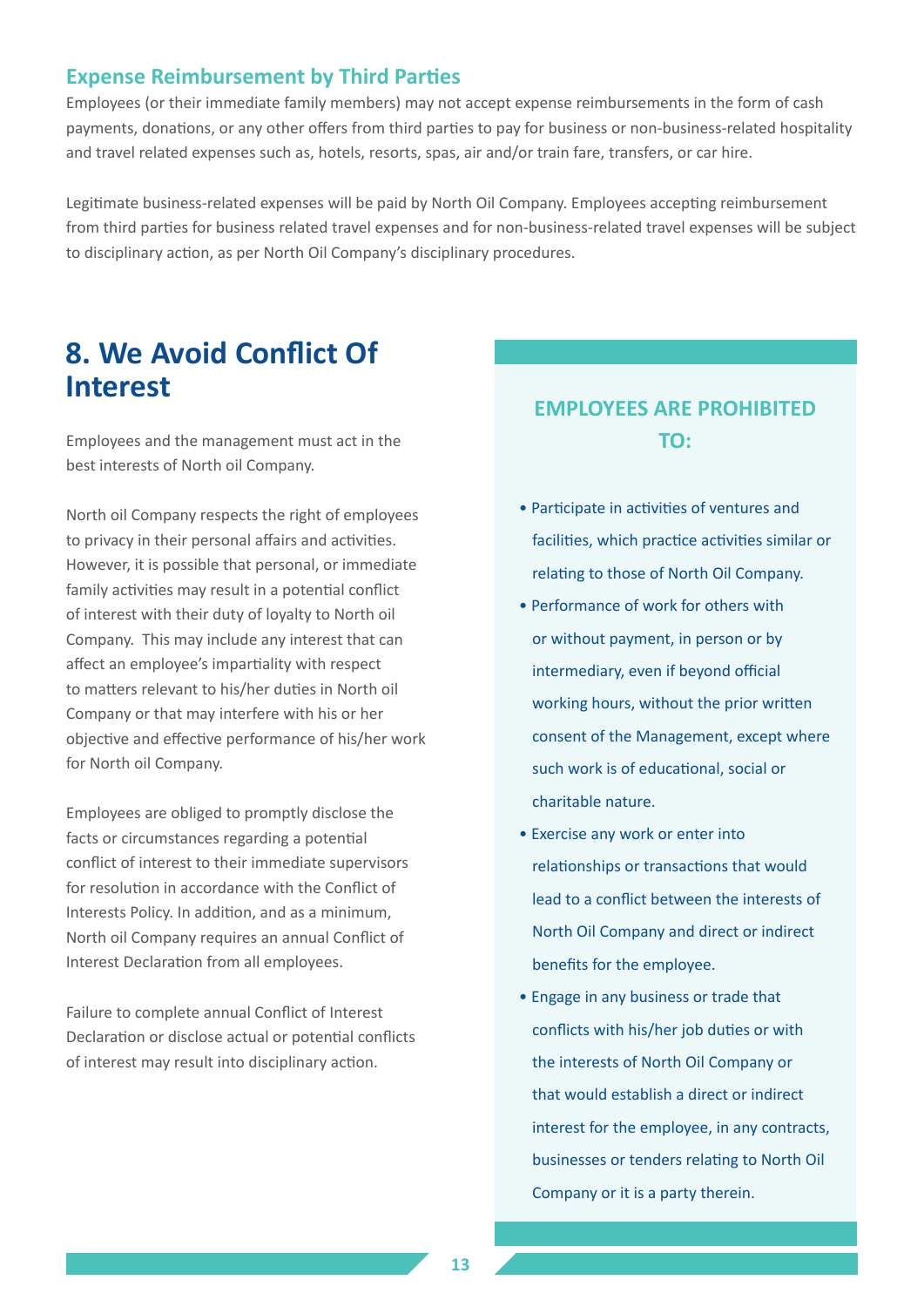# <span id="page-13-0"></span>**9. We Protect Our Assets And Property**

North oil Company protects its assets, whether, material, electronic, financial or intellectual, against damage, theft and other unauthorized use. We rely on all our employees to exercise due care in this regard. Intentional disregard for company assets is likely to result in disciplinary action.

The use of North Oil Company's time, materials, equipment, transport, financial assets or facilities by its employees for purposes not directly related to North Oil Company's business objectives is prohibited.

# **10. We Protect Trade Secrets And Confidential Information**

In today's digital age protection of information, its use and distribution are vital to safeguard our business, employees as well as the image and reputation of North Oil Company. North Oil Company is committed to protect its records (in hard and electronic format) and systems that store, process and transmit company information assets and intellectual properties. Employees are required to observe North Oil Company's procedures for information classification, to identify and protect assets critical for North Oil Company's mission and business objectives.

Unauthorized disclosure of North Oil Company's trade secrets and confidential information for purposes not directly related to North Oil Company's business objectives is prohibited.

#### **Communication**

Careless communication and unauthorized disclosure of information can cause financial harm, damage our reputation and expose North Oil Company to legal action. Information should be guarded closely and used wisely.

As Employees, we are obliged to:

- *Communicate in an honest and open manner;*
- *Provide, upon request, business information relevant to the request;*
- *Ensure that the disclosed information is complete, accurate, valid to the request; and*
- *Provide requested information in a timely manner to ensure that the requestor can utilize the information to perform the duties assigned to him/her by North Oil Company.*

#### **WHAT WE EXPECT FROM OUR EMPLOYEES**

- Preserve North Oil Company's assets, equipment, tools, books, files and other property by making business decisions that maximize their use in the pursuit of North Oil Company's business objectives.
- Protect North Oil Company's assets and property against unnecessary wear, loss, damage and/or abuse.
- Obtain permission from an authorized or mandated North Oil Company's representative before removing or borrowing North Oil Company's assets for non-business purposes.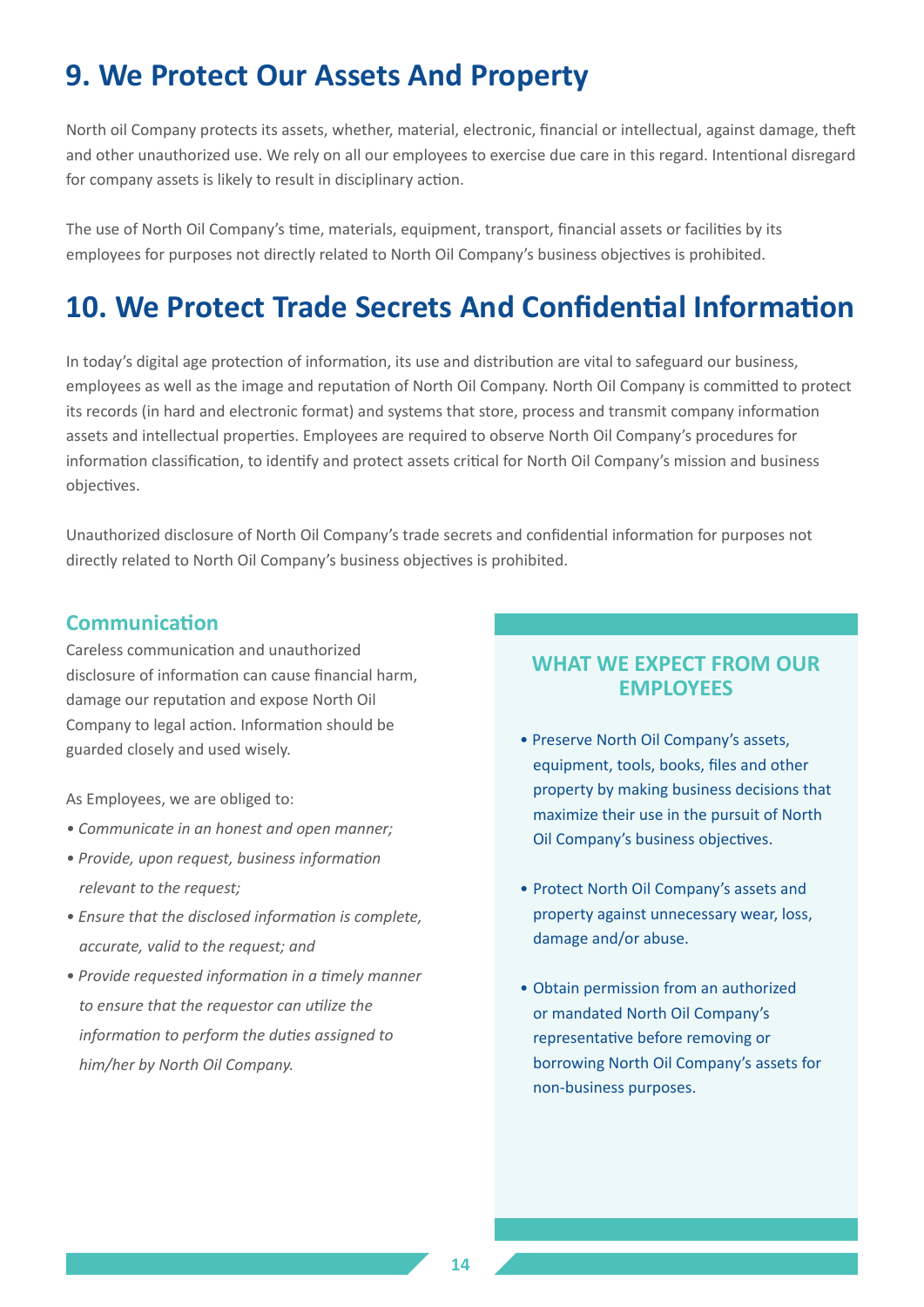#### **Confidentiality**

Employees shall not disclose confidential information obtained in the course of their employment with North Oil Company unless duly authorised and to the extent strictly necessary to perform their duties. Disclosure is only allowed for legitimate purpose and on "need to know" basis.

This obligation shall remain valid after the expiration of the employment.

North Oil Company' business information shall not, in any case, be used for personal gain or in a way that could be detrimental to the welfare, interest or image of North Oil Company.

Employees are not allowed to keep for themselves any original or photocopied document or paper relating to work, even if they were relating to a task assigned to them personally.

Video and audio recording of any North Oil Company-related business such as meetings, functions, investigations or any other form of communications is strictly prohibited, except where the video and audio recording is permitted under the law and prior permission has been obtained in writing.

#### **Commercial Information**

Commercial contracting information, such as information contained in tenders, commercials and technical bids is considered confidential and reasonable steps must be taken by the Management and the employees to protect its confidentiality. Access to such information is restricted to assigned employees only.

Unauthorized disclosure of such information, whether to internal or external parties, is strictly prohibited and any non-compliance will be subject to disciplinary action and/or prosecution.

#### **Intellectual Property**

North Oil Company's intellectual and industrial property, which includes trade secrets, trademarks, patents and copyrighted materials, are a key information asset. Employees must always give proper attention to creating, protecting and exploiting North Oil Company's intellectual property and to avoiding infringement of the intellectual property rights of others.

#### **HOW TO PRESERVE CONFIDENTIALITY:**

- The disclosure of information inside the organization will be limited to those with authorized access and legitimate reason to require that information.
- The information will not be used for the personal benefit or profit of the employee or any other person and/or entity other than North Oil Company.
- Access to information shall be limited to what is required in order to fulfil specific job responsibilities
- Employees must limit to a minimum the occasions when they take confidential information out of the office and always motivated by business reasons.
- When perusing or sharing information through electronic means, all precautionary safety measures must be in effect.
- Confidential information must not be left unattended or unlocked.
- Unauthorized replication of information is prohibited.
- Confidential documents must be disposed in appropriate manner in accordance with confidentiality classification when no longer needed.
- Upon separation of employment all confidential information must be returned or deleted from the employees electronic devices will not be used for the personal benefit or profit of the employee or any other person or entity other than North Oil Company.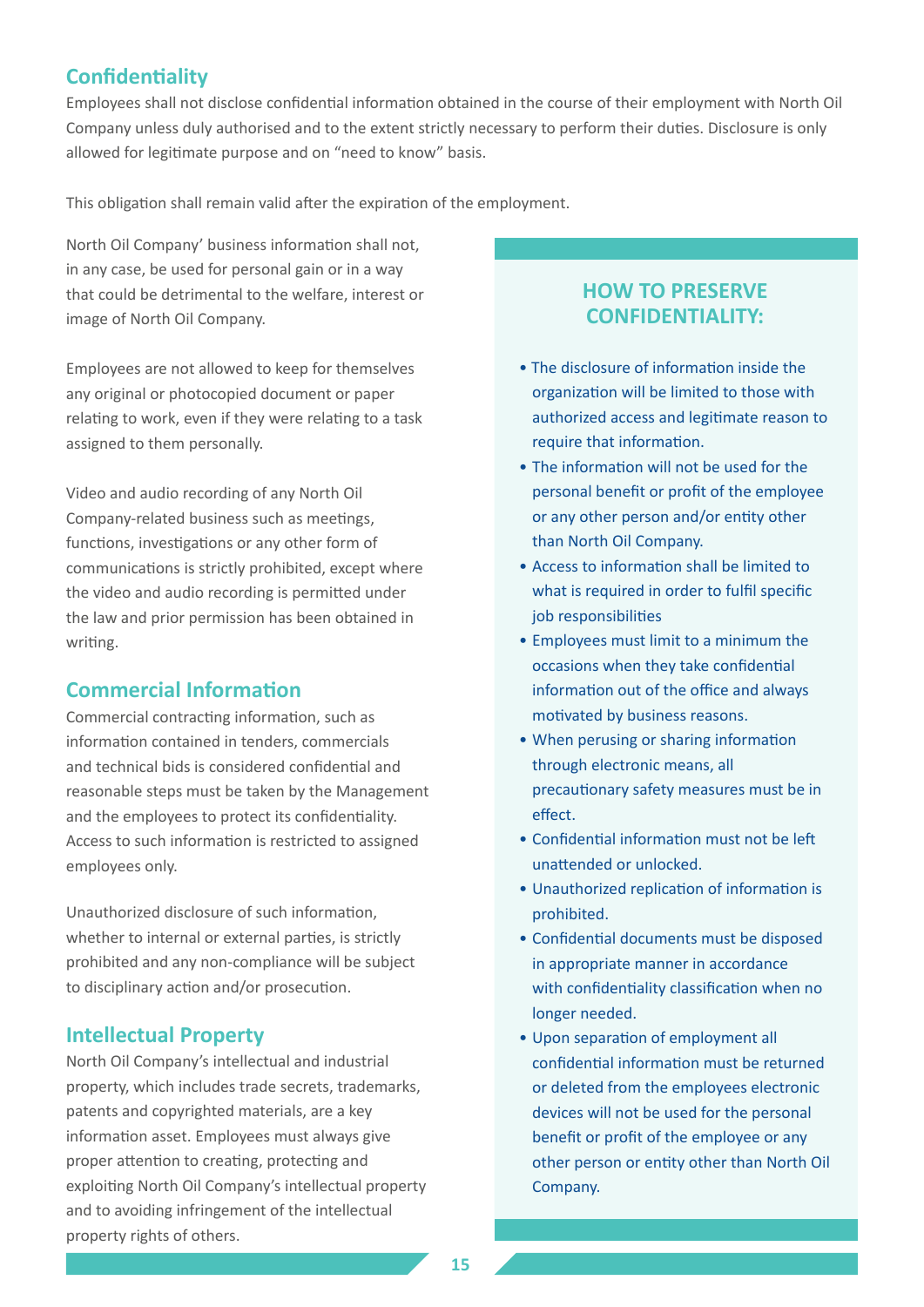# <span id="page-15-0"></span>**11. We Maintain Accurate Books and Records**

Employees shall maintain accurate accounts and records ("Company's Business Records") of all businessrelated dealings, conducted or made for and on behalf of North Oil Company. Company's Business Records shall accurately reflect North Oil Company's business transactions and the disposition of its assets. Employees shall not make any false or misleading entries in the accounts or records of the corporation.

Company's Business Records include but are not limited to: contracts; purchase orders; receipts; records of all communications with bidders, contractors, and vendors; and minutes of meetings; records of discussions with bidders, contractors, vendors; internal committee meeting minutes; presentations; business related documents; and email with or without attachments.

Employees shall:

- *record and maintain complete and accurate business information;*
- *disclose and provide such information in a timely manner when formally requested by an authorized employee or to any authorized and mandated North Oil Company's representative; and*
- *make such information available to internal and external audit and relevant regulatory bodies, as directed by the appropriately authorized management representative.*

### **12. We Adhere To Press And Media Policies, and Representation On Social Media**

Employees must direct all media enquiries to the Public Relations division ("PR") and may not issue any communications with the media, such as press releases, without first obtaining permission from the PR division. Information or data relevant to North Oil Company's business shall only be released with the prior permission from the competent authority within North Oil Company. Unauthorised representation of North Oil Company on social media, and release of North Oil Company-related information on public domains such as Twitter, Facebook, LinkedIn and other social media is prohibited.

Our information assets are one of our vital resources which require our protection. These include both paper and electronic records and also the systems that store, process or transmit North Oil Company's information.

## **13. We Comply With All Applicable Laws And Regulations Laws And Regulations**

North Oil Company operates in compliance with all applicable laws and regulations relating to our business activities wherever we do business. Where the Code of Ethics contains higher standards than those required under the local laws, rules, customs or norms, the higher standards of the Code of Ethics will apply.

All applicable licenses, permits and government authorizations should be obtained and maintained if and when required under the applicable law. Employees shall perform their job duties in compliance with relevant laws and regulations and consult the relevant division in case of any questions. We also expect our suppliers, contractors and business partners to comply with all applicable legal requirements when providing products and services to or working with North Oil Company.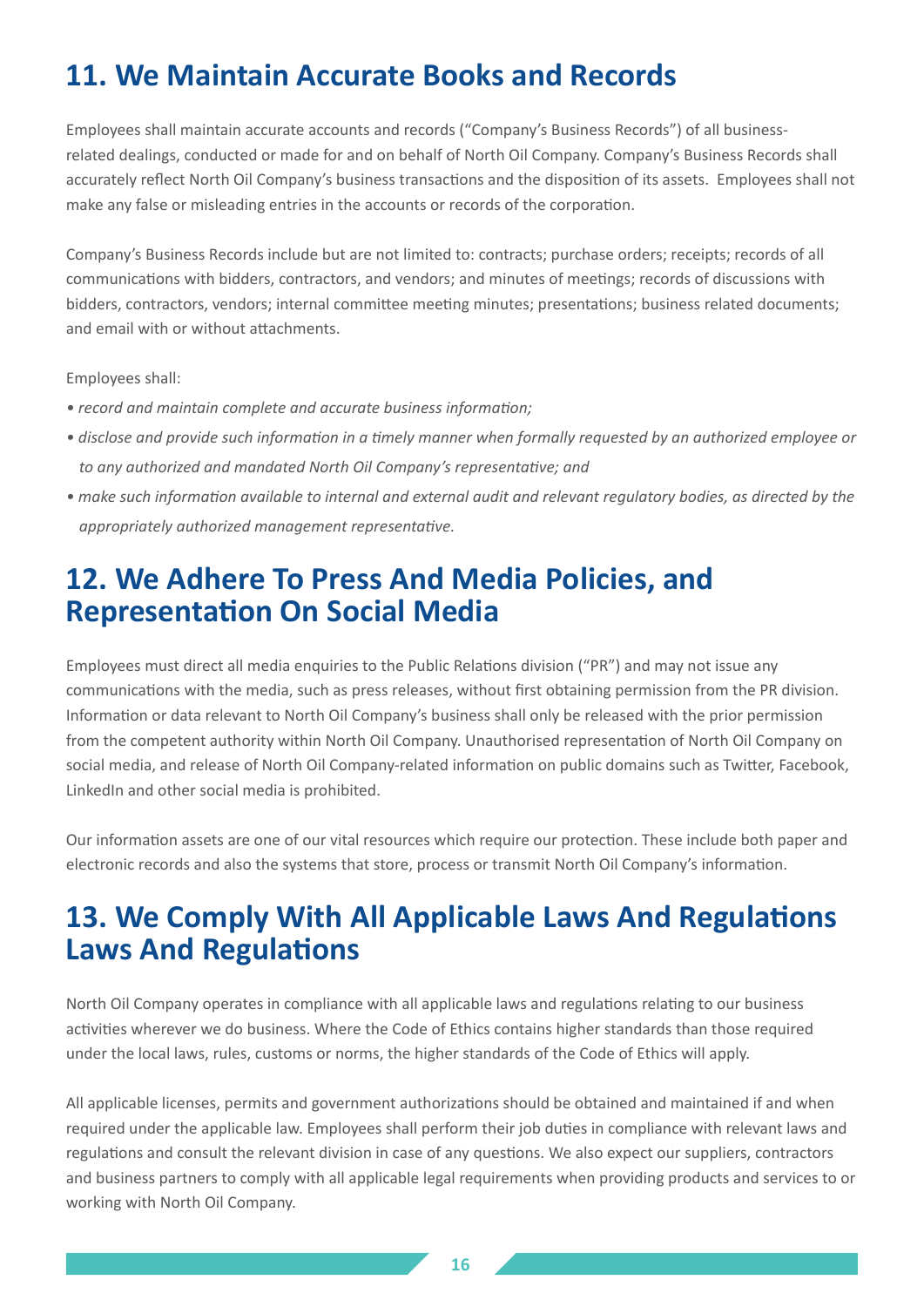#### **Customs and Traditions**

Employees must pay due respect to the traditions of the State of Qatar, comply with any rules and regulations issued by its authorities and observe general customs and traditions.

Employees shall maintain the dignity of their jobs in accordance with the general customs and act with respect inside and outside the workplace.

#### **Political activity**

It is North Oil Company's policy not to make political donations of any kind or engage in political activities or lobbying. Our people must refrain from engaging in any kind of activities or associate with any organization, body or group involved in political, ideological or religious activities prohibited in the State of Qatar. This includes involvement with the distribution or support of any matters that would prejudice the reputation, best interest or prestige of the State of Qatar, its relations with other countries and/or disturbances to the safety and security of the public. Political opinions must always be kept as a matter of personal concern and should never be made or stated on behalf of North Oil Company.

#### **Competition**

North Oil Company is committed to the principles of free and fair competition in compliance with applicable competition and anti-trust laws. North Oil Company will not engage in anti-competitive conduct.

Failure to comply with laws in relation to anticompetitive practices may have extremely serious consequences for those involved. Breach may result in North Oil Company and any relevant Employees being subjected to criminal and civil proceedings resulting in damage claims, significant fines and possibly imprisonment. North Oil Company's reputation may also be damaged through adverse publicity and jeopardising customer and public goodwill.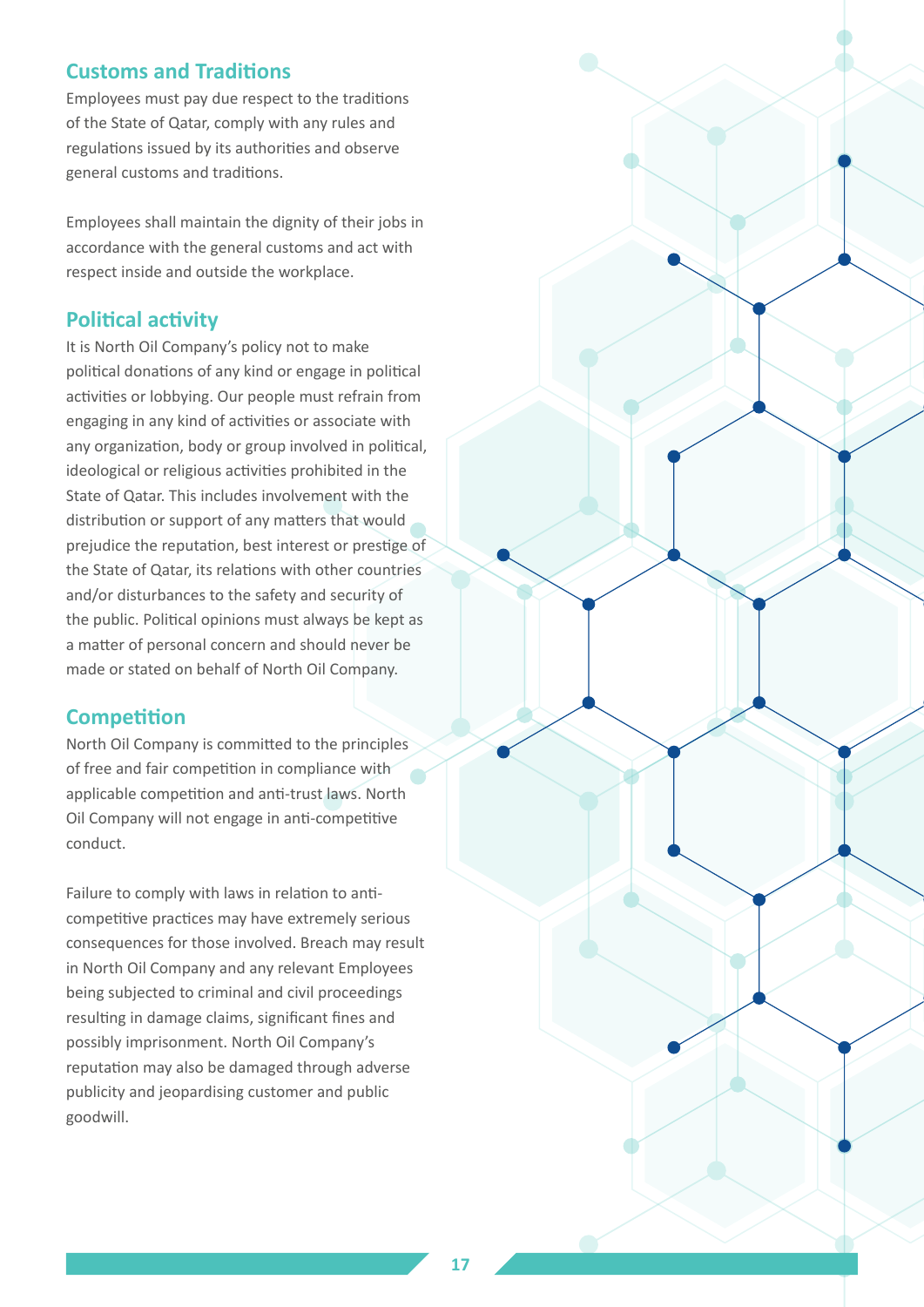In light of its importance, all Employees must:

- *comply with both the spirit and the letter of applicable competition and anti-trust laws;*
- *maintain North Oil Company's independence in respect of pricing, marketing and selling of North Oil Company's products and services and never engage in anti-competitive conduct;*
- *be aware of the possible implications of interacting with representatives from a competitor, whether in a business or personal context, and be vigilant and weary about the content of any information shared. Given the reputational damage, it is vital that employees avoid any conduct into which anti-competitive practice may be implied;*
- *protect confidentiality of North Oil Company's commercially sensitive information, such as, prices and pricing policies, margins and cost data, identity of the customers, markets and product destinations, product volumes and usage, and marketing strategy;*
- *report, in accordance with the reporting requirements in the Code of Ethics, any concerns regarding a potential or actual exchange of sensitive information, whether directly or indirectly, with a competitor or any attempted contact by a competitor which might give rise to anti-competitive conduct;*
- *maintain open, honest and transparent communications, and correct misapprehensions if they occur, with third parties and business partners; and*
- *cooperate fully with investigations or enquiries made by any competition authority.*

#### **EXAMPLES OF ANTI-COMPETITIVE BEHAVIOUR:**

Behaviour in collusion with competitors commonly referred to as "cartel behaviour" include:

- Price fixing agreements or discussions between competitors which relate to cost or pricing information, including sharing of pricing information or fixing the selling price to a customer or the buying price to be paid to suppliers.
- Output restrictions agreements between competitors to prevent, restrict or limit production, capacity or supply of goods or services.
- Allocating customers, suppliers or territories – agreements between competitors to divide or allocate customers, suppliers or territories among themselves.
- Exclusionary provisions- agreements between competitors which have the purpose of preventing, restricting or limiting dealings with a particular person or class of persons (e.g. agreeing not to supply or acquire goods or services from a particular person)
- Arrangements that substantially lessen competition – the making or giving effect to any contract, arrangement or understanding which has the purpose or likely effect of substantially lessening competition

Abuse of market position – using dominant position in market to obtain an unfair advantage, for example, preventing the fair entry into the market by another business or engaging in low cost pricing for a sustained period with the intention of substantially damaging a competitor.

Any unconscionable or misleading conduct with the intention of gaining an unfair business advantage.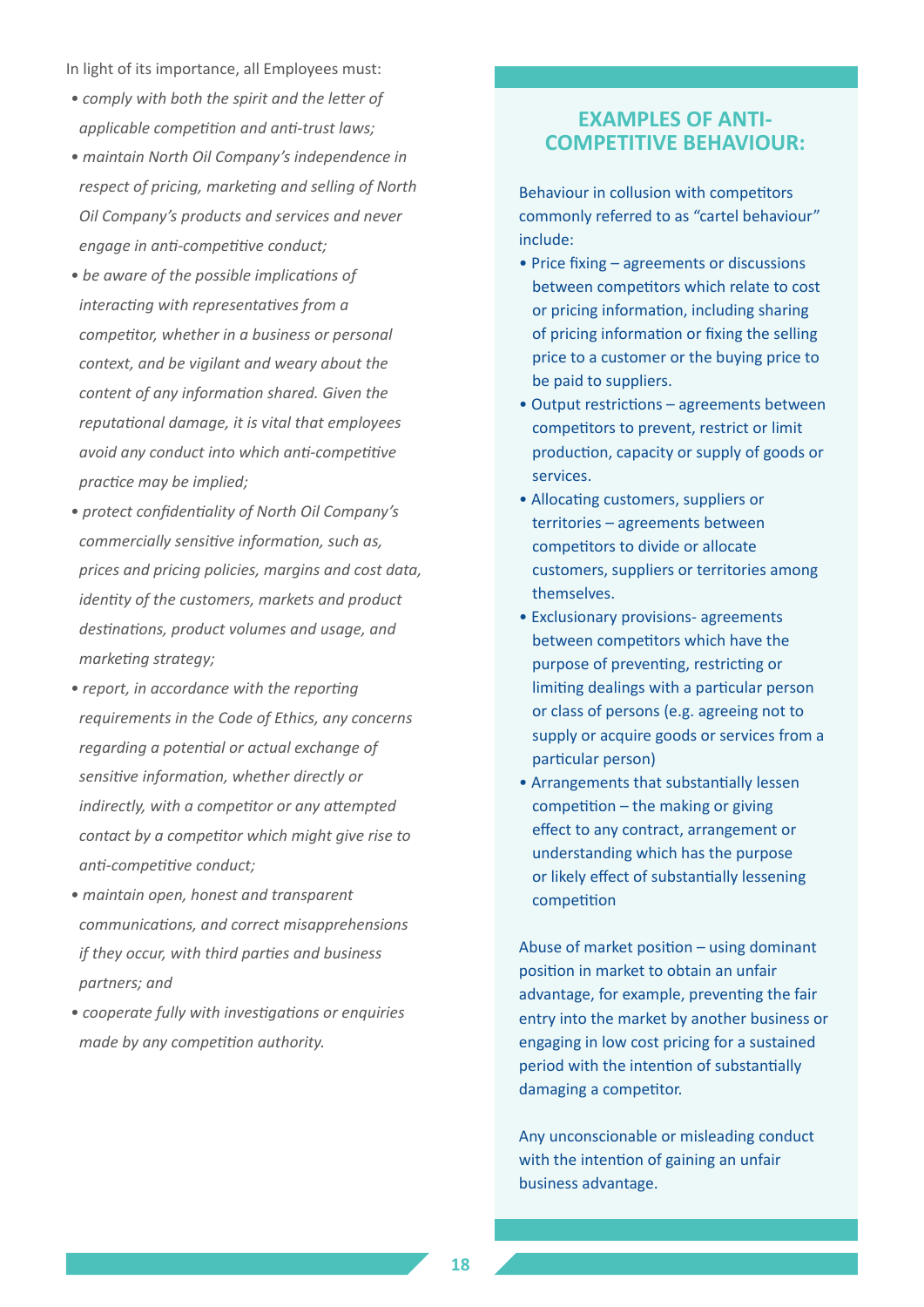#### <span id="page-18-0"></span>**Trade Compliance**

North Oil Company operates in compliance with all applicable trade control laws and regulations wherever we do business, including trade restrictions and economic sanctions, customs regulations, import and export laws.

# **14. Dealing With Third Parties**

North Oil Company's employees must, before selecting and engaging a contractor or other third parties such as intermediaries, agents and representatives, assess and determine the degree of reputational or conduct risk that party represents. This should include assessing the likelihood of risks such as bribery or corruption, political, security, international sanctions and other risks.

In addition, North Oil Company's employees must only take procurement decisions based on best value received, taking into account factors and relative merits of price, quality, performance etc. Third parties may only be engaged through a formal contract and, where possible, it should be confirmed with the third party that it understands and is aware of the importance of the Code of Ethics.

# **15. We Do Not Tolerate Any Violation Of The Code**

North Oil Company has a "zero tolerance" policy for any conduct that violates the Code.

If an employee of North Oil Company is concerned about a suspected or actual breach of the Code of Ethics, or any possible misconduct or other cause for concern, he or she should:

- *immediately raise this with the Compliance Officer or Human Resources Manager; or*
- *if these options are inappropriate in the circumstances, the Employee should raise his or her concerns with a member of North Oil Company's Internal Ethics Committee.*

Any report made by an Employee will be treated seriously and, where requested, confidentially. All suspected, or actual, breaches of the Code of Ethics which are reported will be investigated by the Compliance Officer and/or Human Resources Manager.

#### **KNOW YOUR THIRD PARTY:**

Depending on the degree of risk identified and the proposed nature of the relationship, Employees must carry out certain enquiries to ensure that:

- the third party is reputable, competent and qualified to perform the work for which it is being engaged;
- the compensation is reasonable, in line with industry standards and is commensurate with the services being performed;
- the proposed arrangement is in compliance with all applicable legal requirements; and
- there is no conflict of interest which might make the engagement inappropriate.

If such enquiries result in negative indicators or 'Red Flags', a more detailed assessment process should take place.